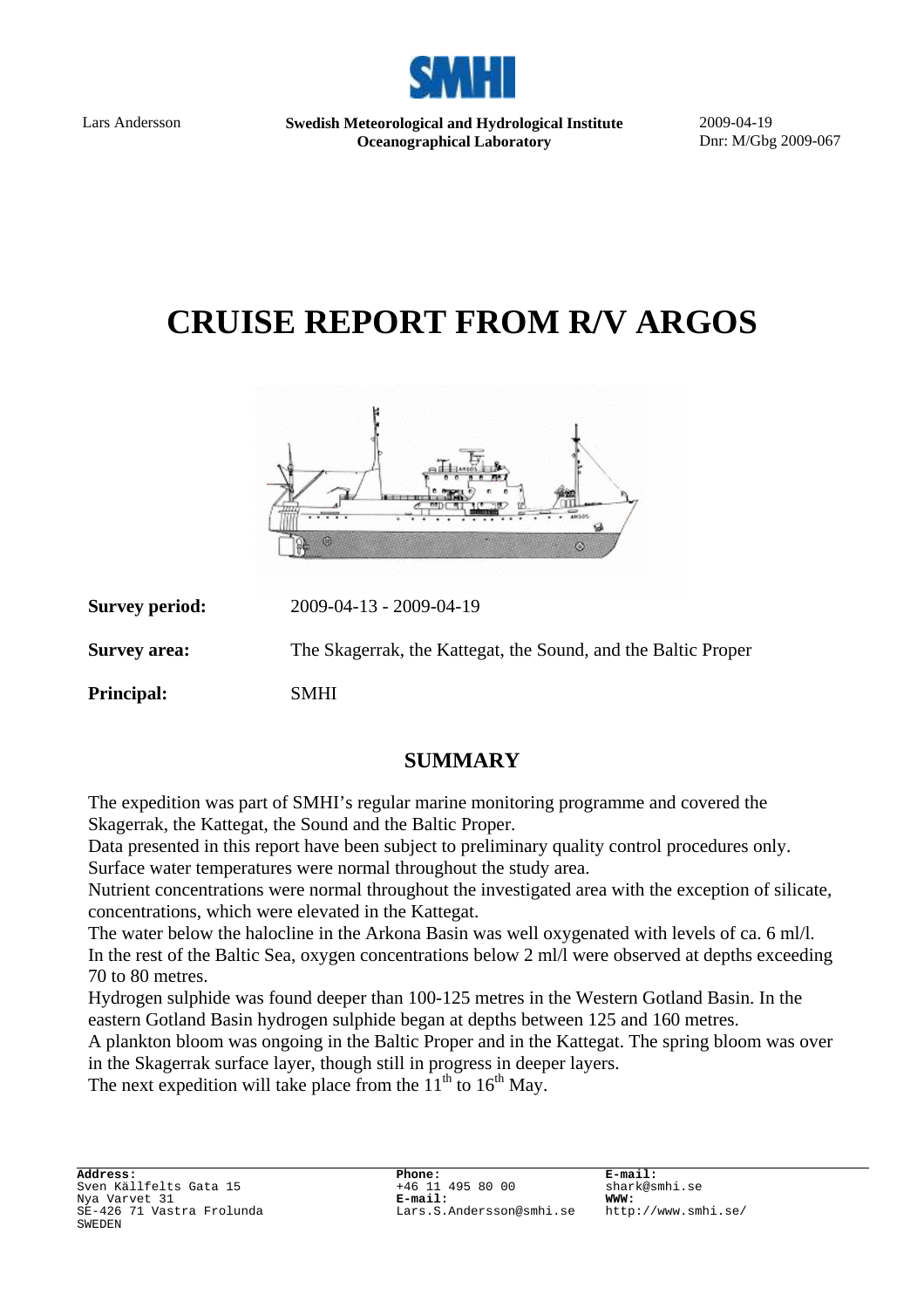## **PRELIMINARY RESULTS**

The cruise, part of SMHI´s ordinary monitoring programme, began in Göteborg on April 14 and ended in the same port April 19. The winds were weak to moderate during most of the expedition, with the exception of one day in the middle when the wind freshened to 10-13 m/s. Wind direction varied from north to east, except for the last day when it was southerly.

#### **The Skagerrak**

Surface temperatures were normal for the season and varied between  $7-8$ °C. Surface salinities were below normal, between 22 and 27 psu, except for at station Å17 in the central Skagerrak where it was higher than normal (32.4 psu). Thermocline and halocline were located close to the surface, at between 5 and 10 metres.

Nutrient concentrations in the surface layer were normal throughout the area, Inorganic nitrogen components had been consumed  $(< 0.10 \,\mu\text{mol/l})$ ; phosphate concentrations were between 0.05 and 0.13 µmol/l and silicate between 0.4 and 1.2 µmol/l.

#### **The Kattegat and the Sound**

Surface water temperatures were normal, 7.3-7.9°C in the Kattegat and 6.1°C in the southern part of the Sound. As in the Skagerrak, surface salinities were low: 15-21 psu in the Kattegat and 8 psu in the Sound. The halocline and thermocline were found at 10 to 20 metres depth.

Phosphate and nitrogen showed normal concentrations: inorganic nitrogen was the detection limit while phosphate varied between 0.12 and 0.14 umol/l. On the other hand, silicate concentrations were elevated, at between 4.2 and 5.3 umol/l in the Kattegat, and 6.3 umol/l in the Sound. The lowest oxygen concentration in the bottom water was recorded at a depth of 30 metres in the Sound, at 4.9 ml/l, which corresponds to a saturation of 70%.

#### **Baltic Proper**

Surface water temperatures were normal for the season and varied from 3.8 to 5.1°C. The halocline began at 70 to 80 metres in the central Baltic Proper, at 50 to 60 metres in the Bornholm Basin and at 35 to 40 metres in the Arkona Basin. In most areas the thermocline and halocline coincided. The concentrations of phosphate in surface waters ranged between 0.3 and 0.5  $\mu$ mol/l and were more or less normal in the whole area. Nitrate + nitrite levels in the surface were normal and below detection limit in the whole area, with the exception of station BCSIII-10 in the southeast, where the concentration was 0.72 µmol/l. Silicate concentrations varied between 6 and 13 µmol/l, lowest in the Arkona Basin and highest in the western Gotland Basin.

Fluorescence measurements and high oxygen saturation indicated an ongoing plankton bloom from the surface down to 25-30 metres depth.

The water below the halocline in the Arkona Basin was well oxygenated with levels of 5 to 6 ml/l. In the remaining parts oxygen concentrations below 2 ml/l were observed at depths exceeding 70 to 80 metres.

Hydrogen sulphide was found deeper than 100-125 metres in the Western Gotland Basin. In the eastern Gotland Basin, hydrogen sulphide began at depths between 125 and 160 metres.

#### **Coastal stations**

The coastal stations, Ref M1V1 in Kalmar Sound and N14 in the Kattegat showed normal values for the season for all parameters. At the Släggö, at the mouth of Gullmar fjord, temperature was higher than normal, while salinity was clearly below the seasonal mean. Silicate concentrations were strongly elevated: 22  $\mu$ mol/l compared to normal, 4  $\mu$ mol/l.